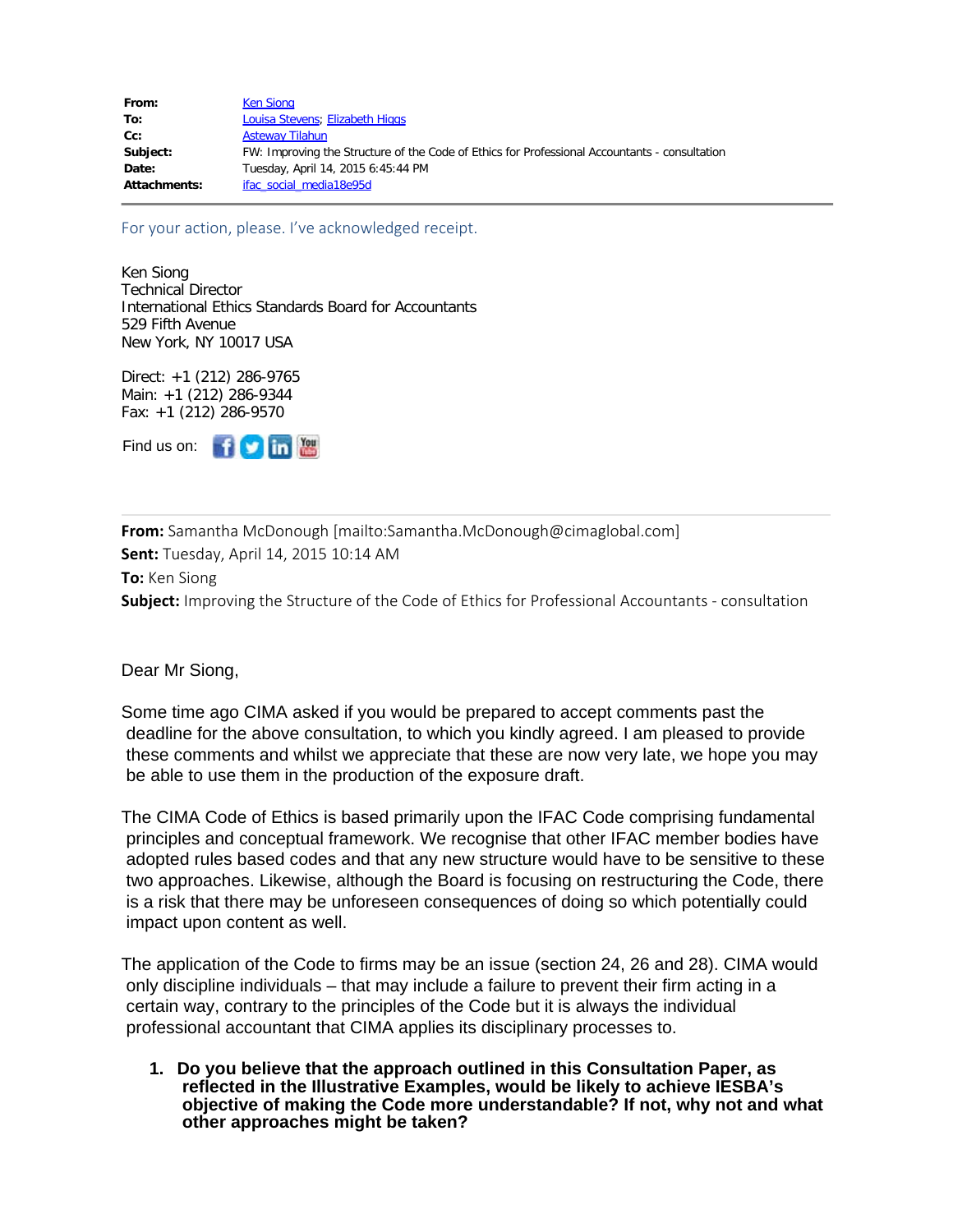Examples and explanations should aid understanding and enhance the principles, but it should remain clear that an individual's decision on action should be based on the principles. One of the benefits of the Code in its current structure is its holistic approach to addressing ethical issues, which allows a professional accountant to draw on all elements relevant to the dilemma in question; a concern would be that under the proposed approach, this may not be possible to the same degree.

**2. Do you believe that the approach outlined in this Consultation Paper, as reflected in the Illustrative Examples would be likely to make the Code more capable of being adopted into laws and regulations, effectively implemented and consistently applied? If not, why not and what other approaches might be taken?**

In principle, perhaps; however, adoption into professional laws and regulations takes time and we would caution against too many changes being made to the substantive Code if they are not absolutely necessary, and to consider supplementing with further guidance as an alternative approach. CIMA has adopted the current Code into its own regulatory structure in the form of the CIMA Code of Ethics, and all members and registered students are required to be compliant with it.

#### **3. Do you have any comments on the suggestions as to the numbering and ordering of the content of the Code (including reversing the order of extant Part B and Part C), as set out in paragraph 20 of the Consultation Paper?**

CIMA supports the reversal of Parts B and C; we would also support avoiding the use of contrived numbering. However, the current format has become well embedded in our supporting ethics tools and collateral and any revised format and structure would require changes to all of that as well as to the CIMA Code of Ethics itself.

#### **4. Do you believe that issuing the provisions in the Code as separate standards or rebranding the Code, for example as International Standards on Ethics, would achieve benefits such as improving the visibility or enforceability of the Code?**

The Code should remain one entity so that it is accessible in one document (or web area). There is nothing to stop specific PAOs from issuing their own supporting guidance to members and regulators.

We believe that there should be no rebrand – the Code should remain named as such – to refer to it as a standard may mean different things in different jurisdictions and would be contradictory to its standing as a set of principles.

## **5. Do you believe that the suggestions as to use of language, as reflected in the Illustrative Examples, are helpful? If not, why not?**

We agree that the suggestions would be helpful. Simpler language will help those individuals and jurisdictions for whom English is not the primary language. Moreover we support the use of the word "shall" exclusively to denote a requirement and its removal from supporting guidance.

The language of business is predominantly English but it is recognised that PAOs may translate the document. Sentences should be kept short and take account of how they may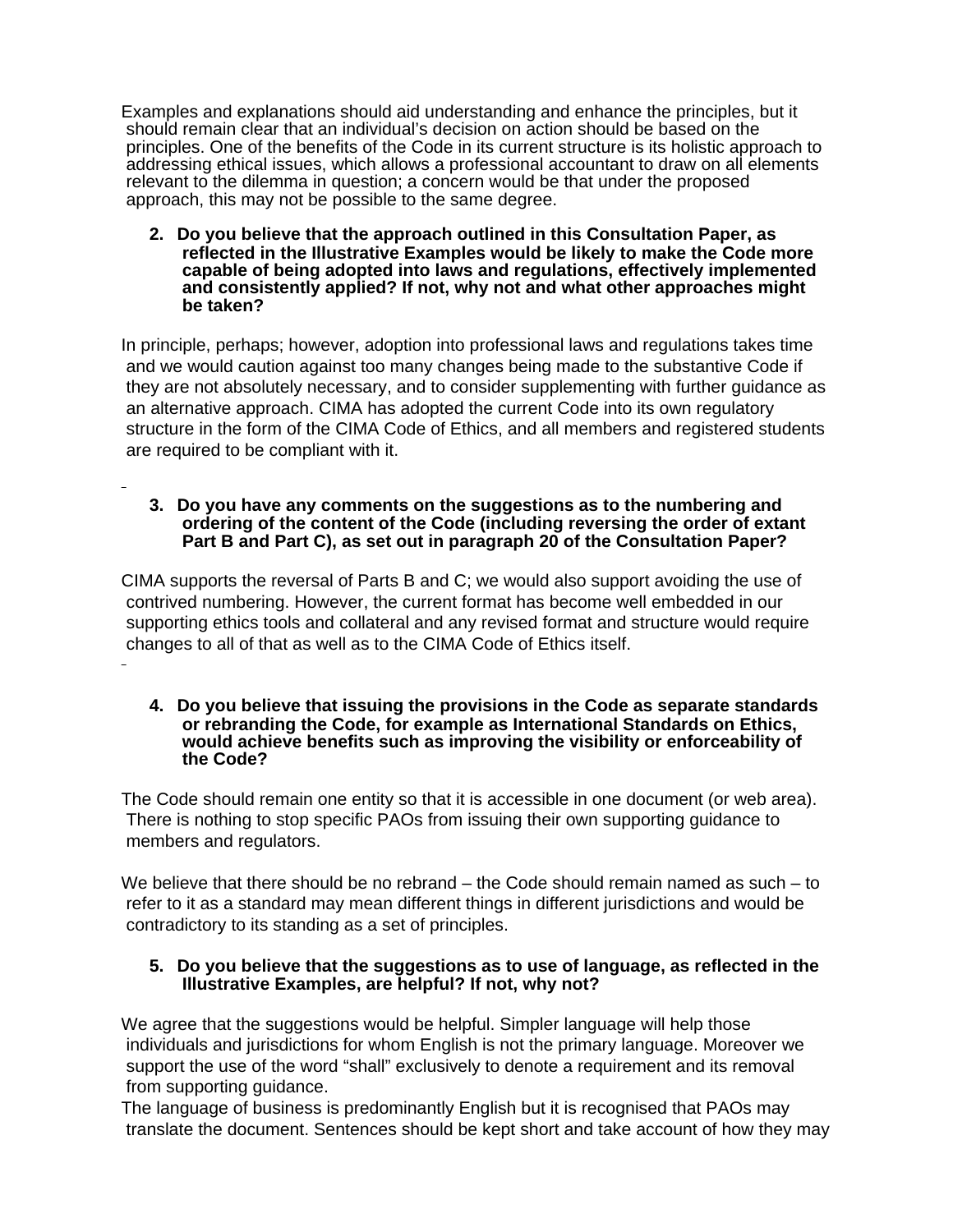be translated. For this reason CIMA strongly supports the removal of superfluous adjectives.

There is currently some repetition that could also be removed. However, any changes must be in line with the stated objective of this exercise – there should be no substantive changes. The instructions in the exposure draft should be clear on this point. Definitions should also be reviewed regularly to ensure there is no ambiguity of interpretation and to ensure that they remain up to date, relevant and, take account of contemporary usage.

#### **6. Do you consider it is necessary to clarify responsibility in the Code? If so, do you consider that the illustrative approach to responsibility is an appropriate means to enhance the usability and enforceability of the Code? If not, what other approach would you recommend?**

In a principles based code this is not necessary. The fundamental premise of an ethical code is to promote and sustain responsible business, whilst upholding confidence in the profession and protecting the public interest. Ultimately, individual responsibility and accountability for any breach will be determined via the regulatory regimes of the respective Member Bodies in relation to allegations of misconduct.

## **7. Do you find the examples of responsible individuals illustrated in paragraph 33 useful?**

As CIMA is not supportive of the clarification of responsibilities we have no comment on this question.

## **8. Do you have any comments on the suggestions for an electronic version of the Code, including which aspects might be particularly helpful in practice?**

CIMA supports a fully functional electronic version of the Code – it will enable definitions to be available instantly. The cross referencing capability should be as good as possible. It would be useful if the table of contents were to be expanded as this is often the first place users look to narrow down their search for relevant clauses. An effective search facility is also essential.

The electronic version should also exist in pdf format to enable paper copies to be printed should PAOs wish.

Version control will be important for the application of the Code especially if it is adopted into national laws.

## **9. Do you have any comments on the indicative timeline described in Section VIII of this Paper?**

The timeline should be directed by the project itself and not compromised by any launch date or other project timelines. The most important outcome should be a robust code, the navigation of which has been thoroughly tested. As the substantive Code is not being changed (only the structure) then there is less urgency to complete a project that will enhance rather than change the Code.

The timeline should allow for due process.